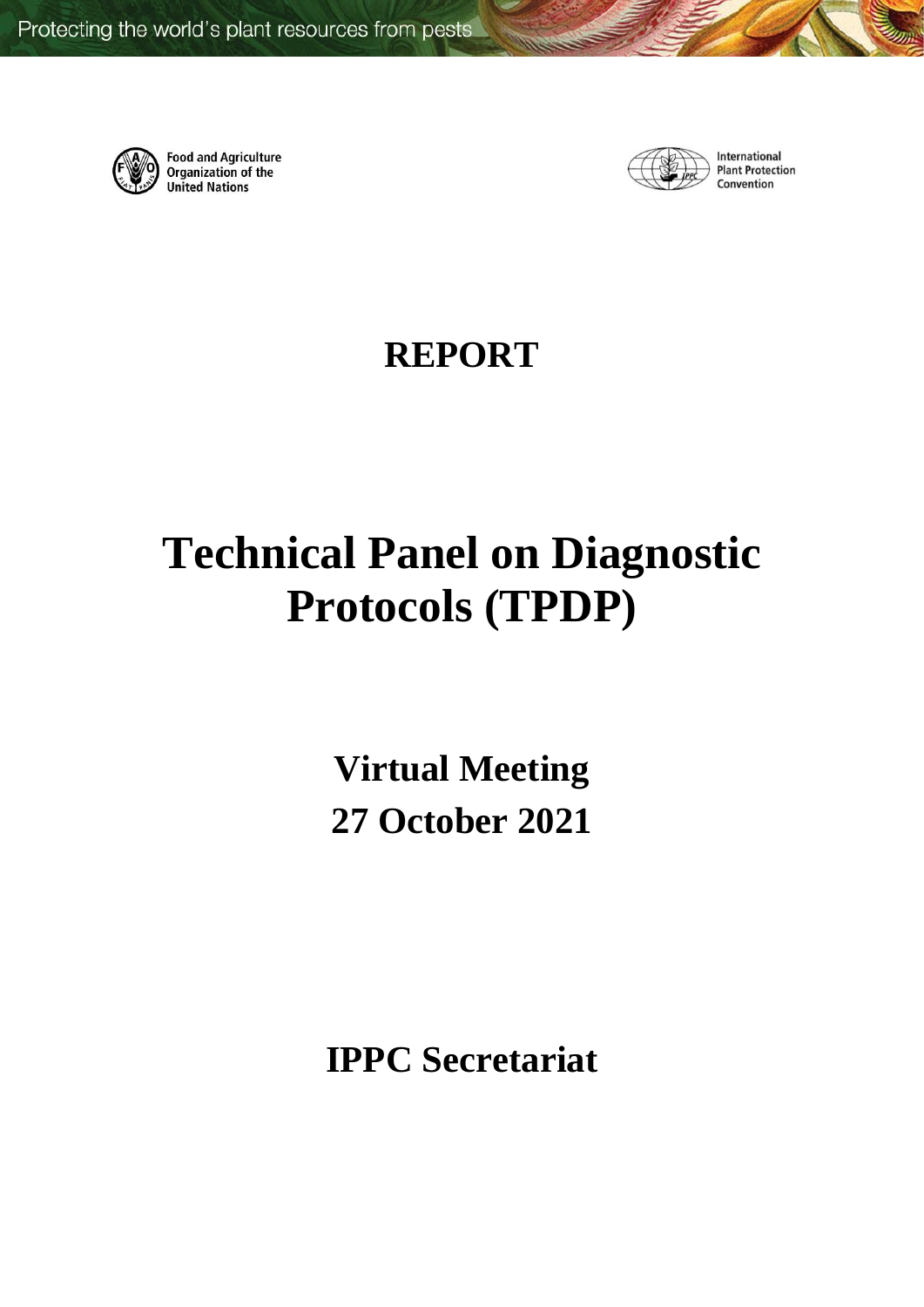Required citation:

IPPC Secretariat. 2021. *Report of the meeting of the Technical Panel on Diagnostic Protocols (TPDP), 27 October 2021.* Rome. Published by FAO on behalf of the Secretariat of the International Plant Protection Convention (IPPC).

The designations employed and the presentation of material in this information product do not imply the expression of any opinion whatsoever on the part of the Food and Agriculture Organization of the United Nations (FAO) concerning the legal or development status of any country, territory, city or area or of its authorities, or concerning the delimitation of its frontiers or boundaries. The mention of specific companies or products of manufacturers, whether or not these have been patented, does not imply that these have been endorsed or recommended by FAO in preference to others of a similar nature that are not mentioned. The views expressed in this information product are those of the author(s) and do not necessarily reflect the views or policies of FAO.

© FAO, 2021



Some rights reserved. This work is made available under the Creative Commons Attribution-NonCommercial-ShareAlike 3.0 IGO licence (CC BY-NC-SA 3.0 IGO; [https://creativecommons.org/licenses/by-nc-sa/3.0/igo/legalcode\)](https://creativecommons.org/licenses/by-nc-sa/3.0/igo/legalcode).

Under the terms of this licence, this work may be copied, redistributed and adapted for non-commercial purposes, provided that the work is appropriately cited. In any use of this work, there should be no suggestion that FAO endorses any specific organization, products or services. The use of the FAO logo is not permitted. If the work is adapted, then it must be licensed under the same or equivalent Creative Commons licence. If a translation of this work is created, it must include the following disclaimer along with the required citation: "This translation was not created by the Food and Agriculture Organization of the United Nations (FAO). FAO is not responsible for the content or accuracy of this translation. The original English edition shall be the authoritative edition."

Disputes arising under the licence that cannot be settled amicably will be resolved by mediation and arbitration as described in Article 8 of the licence except as otherwise provided herein. The applicable mediation rules will be the mediation rules of the World Intellectual Property Organizatio[n http://www.wipo.int/amc/en/mediation/rules](http://www.wipo.int/amc/en/mediation/rules) and any arbitration will be conducted in accordance with the Arbitration Rules of the United Nations Commission on International Trade Law (UNCITRAL).

**Third-party materials.** Users wishing to reuse material from this work that is attributed to a third party, such as tables, figures or images, are responsible for determining whether permission is needed for that reuse and for obtaining permission from the copyright holder. The risk of claims resulting from infringement of any third-party-owned component in the work rests solely with the user.

**Sales, rights and licensing**. FAO information products are available on the FAO website [\(http://www.fao.org/publications\)](http://www.fao.org/publications) and can be purchased through [publications-sales@fao.org.](mailto:publications-sales@fao.org) Requests for commercial use should be submitted via: [www.fao.org/contact-us/licence-request.](http://www.fao.org/contact-us/licence-request) Queries regarding rights and licensing should be submitted to[: copyright@fao.org.](mailto:copyright@fao.org)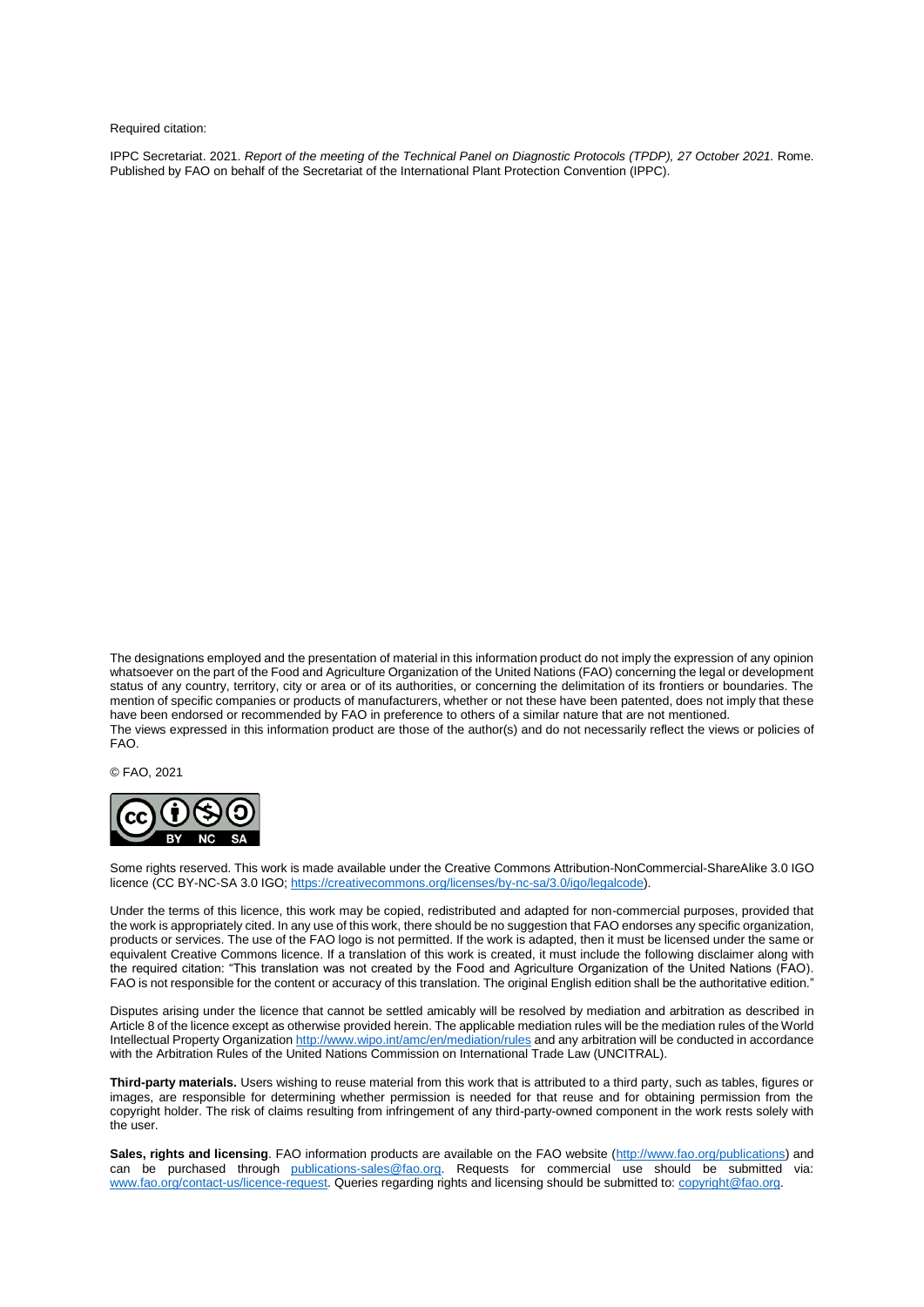# **CONTENTS**

| 1. |     |  |  |  |  |
|----|-----|--|--|--|--|
|    | 1.1 |  |  |  |  |
| 2. |     |  |  |  |  |
|    | 2.1 |  |  |  |  |
|    | 2.2 |  |  |  |  |
|    |     |  |  |  |  |
| 3. |     |  |  |  |  |
| 4. |     |  |  |  |  |
|    | 4.1 |  |  |  |  |
|    |     |  |  |  |  |
|    |     |  |  |  |  |
| 6. |     |  |  |  |  |
|    |     |  |  |  |  |
| 7. |     |  |  |  |  |
| 8. |     |  |  |  |  |
|    |     |  |  |  |  |
|    |     |  |  |  |  |
|    |     |  |  |  |  |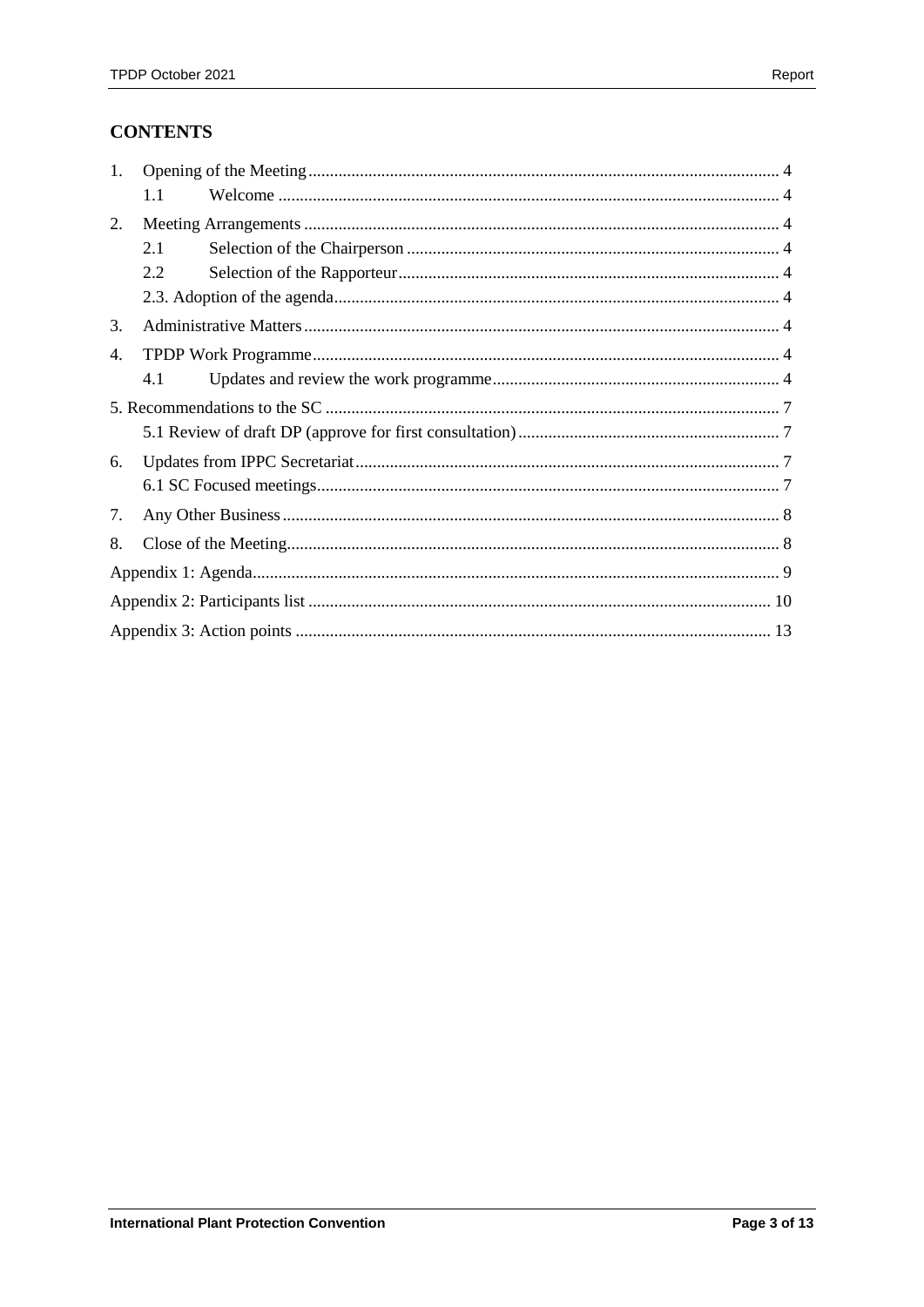# <span id="page-3-0"></span>**1. Opening of the Meeting**

# <span id="page-3-1"></span>**1.1 Welcome**

*[1]* The Standard Setting Specialist, Ms Aoife CASSIN, from the International Plant Protection Convention (IPPC) Secretariat (hereafter referred to as the "IPPC Secretariat"), welcomed the participants to the virtual meeting of the Technical Panel on Diagnostic Protocols (TPDP).

### <span id="page-3-2"></span>**2. Meeting Arrangements**

#### <span id="page-3-3"></span>**2.1 Selection of the Chairperson**

*[2]* Ms Yazmín RIVERA (U.S. Animal and Plant Health Inspection Service) was selected as Chairperson.

#### <span id="page-3-4"></span>**2.2 Selection of the Rapporteur**

- *[3]* One TPDP member asked about the roles of Chairperson and Rapporteur. The Secretariat presented and clarified the main roles and activities of the Expert, Steward, Chairperson, Rapporteur and Secretariat in the meetings.
- *[4]* One TPDP member asked the main difference between an International Standard for Phytosanitary Measures (ISPM) and a Diagnostic Protocol (DP). The Secretariat presented briefly the particularities of the Expert Working Groups (EWG), Technical Panels (TPs) and delineated the process for the development of a DP. The possibility to have invited experts attending the meetings of EWGs and TPs was also raised, following a previous SC decision.
- *[5]* Ms Julie PATTEMORE (Department of Agriculture, Water and the Environment, Australia) was selected as Rapporteur.

#### <span id="page-3-5"></span>**2.3. Adoption of the agenda**

*[6]* The TPDP adopted the agenda (Appendix 1).

#### <span id="page-3-6"></span>**3. Administrative Matters**

*[7]* The IPPC Secretariat noted that the TPDP Steward Mr Álvaro SEPÚLVEDA LUQUE, Ms Juliet GOLDSMITH and Ms Gèraldine ANTHOINE were not available to attend the meeting. The Participants' list is available in Appendix 2. The participants were reminded to update their contact information, if necessary, as it is reflected in the TPDP membership list<sup>1</sup> on the International Phytosanitary Portal  $(IPP - \underline{www.ippc.int})$ .

#### <span id="page-3-7"></span>**4. TPDP Work Programme**

#### <span id="page-3-8"></span>**4.1 Updates and review the work programme**

#### *Pending issues*

 $\overline{a}$ 

- *[8]* The Secretariat informed that Ms Juliet GOLDSMITH could not attend this meeting and therefore, the planned discussions on the draft DP for *Mononychelus tanajoa* was postponed to a future meeting. The Secretariat noted that this draft is intended to go for first consultation in July 2022 and so, there is still time for the TPDP to review the draft.
- *[9]* The TPDP went through the list of subjects that are currently on their work programme and the Discipline leads gave a brief status update.
	- *Candidatus* Liberibacter spp. on *Citrus* spp. (2004-010): the discipline lead informed the TPDP that his expectation is to comply with the deadline, responding the comments received by 1 November 2021. The aim is to open the DP notification period on 5 January 2022. The Secretariat highlighted the next steps for this draft will be to open a TPDP e-Forum to review the draft DP

<sup>1</sup> TPDP membership list:<https://www.ippc.int/en/publications/81560/>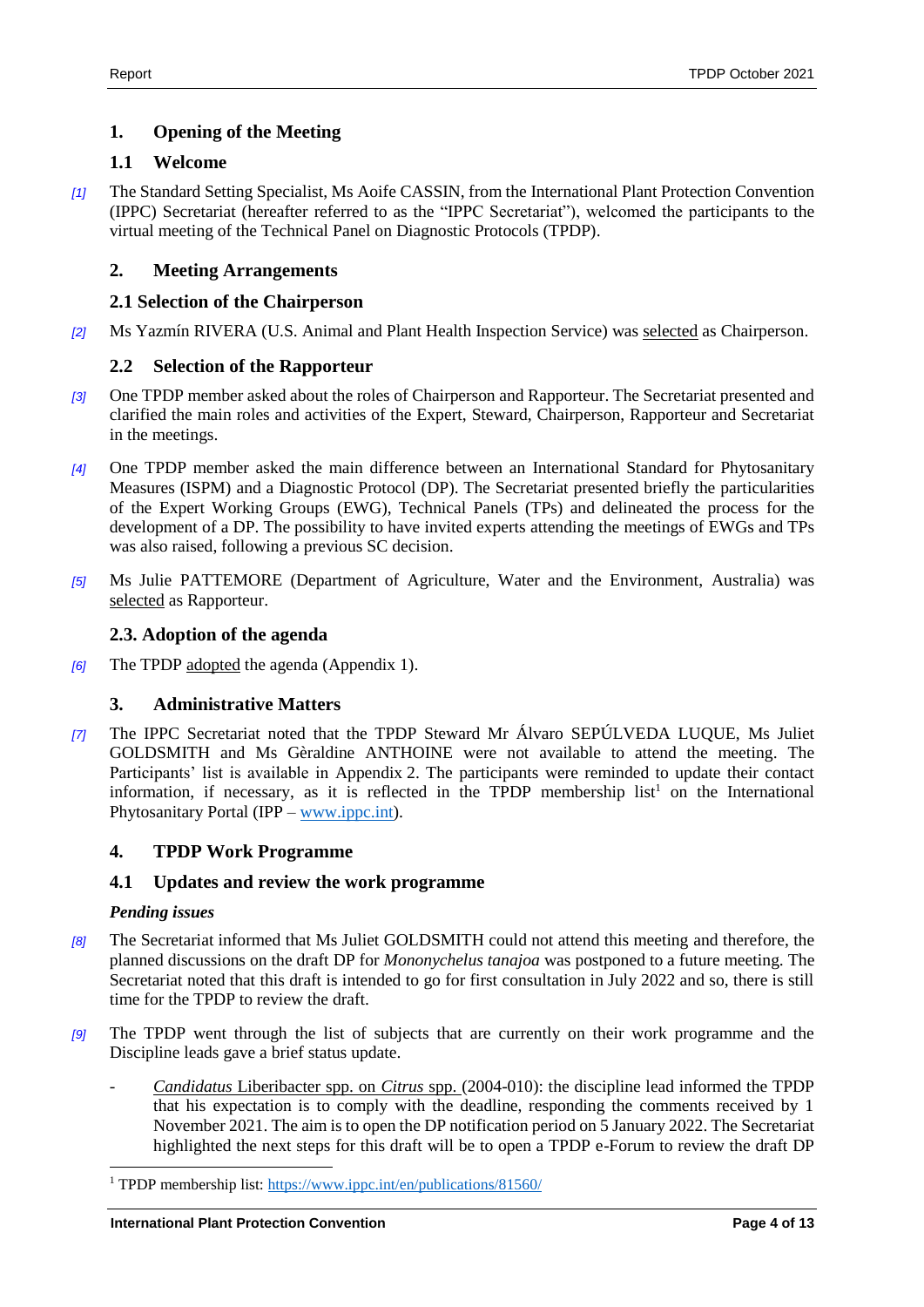and the compiled comments ahead of a TPDP focused meeting scheduled for the end of November. If the TPDP agree to the draft they will recommend it to the SC for adoption and the Secretariat will open an SC e-Decision in early December.

- *Mononychelus tanajoa* (2018-006): this topic in under review and will be discussed in a future TPDP meeting, once the discipline lead could not be present in the current meeting. The Secretariat reinforced that the TPDP can send the comments through the e-Forum and another focused meeting will be scheduled to review this draft.
- Genus Ceratitis (2016-001): the Secretariat received many requests to access the draft but, as only two comments were received, the expert consultation will be extended to mid November 2021. The Secretariat reminded the TPDP to share the information with their contacts about the expert consultation period extension for this draft DP.
- Psyllid vectors of *Candidatus* Liberibacter *solanacearum* (2018-030): the discipline lead informed the group that one of the drafting group members left and he is getting no responses from the DP lead author about the commitment from the other two authors on reaching the goal or the need of a third author. The expectation is to finish the drafting of this DP by 30 June 2022.
- *Puccinia graminis* f. sp. Tritici UG 99 (2019-004): the discipline lead noted they are having difficulties reaching the authors. The discipline lead will try to contact the drafting group to check their availability to continue working on this DP. She also informed about a potential co-author. The Secretariat required the potential author's CV and statement of commitment, followed by an indication by the respective NPPO, to present to the TPDP for approval. The discipline lead will contact the NPPO of the potential co-author and also the lead author to check if he is still interested to take this role.
- Tephritidae: Identification of immature stages of fruit flies of economic importance by molecular techniques (2006-028): this DP is under review by the TPDP. The initial request was to remove it from the TPDP work programme, but the SC is keen to keep this subject and reduce the scope. The Secretariat suggested for the lead to review the discussion and include a robust justification for the removal of this DP subject to be presented to the SC. The paper from the TPDP July meeting<sup>2</sup> could be updated for this purpose; the Secretariat and the discipline lead will proceed with the paper's update and open an e-Forum to the TPDP for revision before presenting to the SC.
- Pospiviroid species (except Potato spindle tuber viroid (DP 7))(2018-031): this is a new drafting group and the discipline lead updated the TPDP that they had a meeting together at the beginning of October 2021. The group discussed the draft DP and had two questions. Firstly they identified a diagnostic protocol (DP 7) for the Potato Spindle Tuber Viroid (PSTVd), one of the Pospiviroids, which is closely related to this draft DP. According to the discipline lead, it will be difficult to draft the new DP for the remaining Pospiviroids species, because the diagnostic methods are not specific. Although DP 7 states that the method is suitable for diagnosing PSTVd, it can also be used for other Pospiviroid species. The second question raised was that DP 7 is focused mostly on potato because this is the main host and concern for PSTVd. However, it also affects tomato and other species. The authors are questioning if the new DP can also include PSTVd, once the two DPs are close-related. Regarding the methods, the discipline lead mentioned that the same methods described in DP 7 are going to be present in the new DP, as the drafting group did not identify any other specific method new to this DP. Based on this, the drafting group is asking if they could use some writings from the DP 7 when drafting the new DP, duly acknowledged and referenced.

To summarize, the discipline lead asked the TPDP whether a reference to DP 7 in the new DP is enough or if the scope needs to be broadened to include other species, which would be preferable. One TPDP member commented that there is no problem to broaden the scope of the new DP to include PSTVd, but the challenge would be trying to find the scope of the Genus. The discipline lead complemented that there are some specific protocols that are going to be included, but that the existing protocols that have been used detect all Pospiviroids, once the conventional PCRs are

 $\overline{a}$ 

<sup>2</sup> TPDP July meeting:<https://www.ippc.int/en/publications/90129/>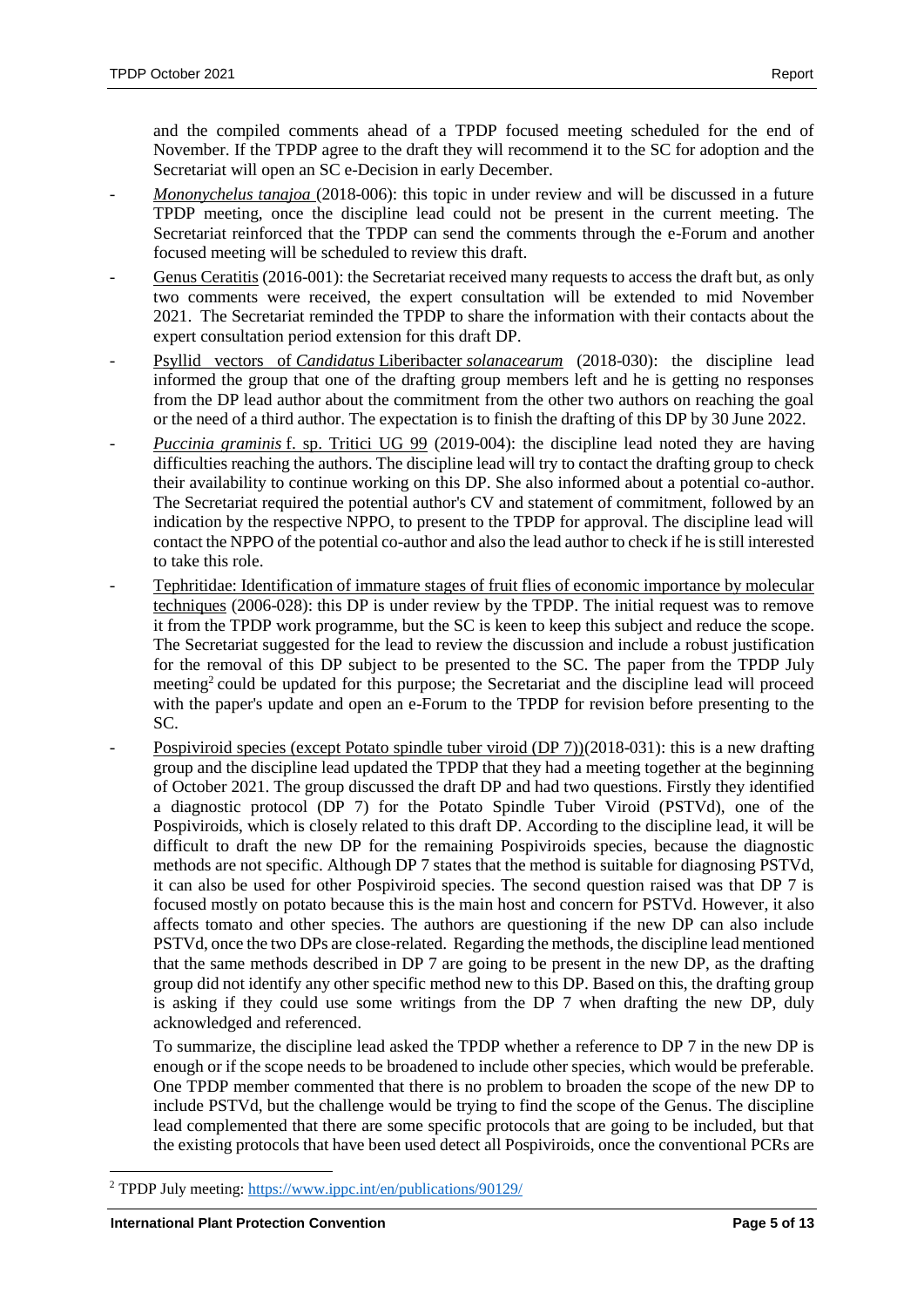generic; to identify the species a sequencing needs to be followed. For the moment, the suggested title of the new DP is "Diagnostic Protocol for Pospiviroid species other than PSTVd". One TPDP member suggested to include the PSTVd in the new draft DP. The Secretariat confirmed that to draft the new DP, the drafting group needs to cross-reference DP 7. The Secretariat suggested that during the drafting, the authors could try to identify whether DP 7 needs to be revised and if so, it can be submitted to the SC. The Secretariat further clarified that this is something that usually happens during an ISPM revision, and it is known as "consequential changes". One TPDP member commented that the cross referencing to the adopted DPs has been an issue to other drafting groups, once the number of DPs is increasing, and also the need for DP revisions is becoming more frequent. He concluded saying that this topic could be included for discussion in a future meeting. The discipline lead concluded saying that the drafting group probably cannot comply with the 2022 deadline, but she will come back to them with the points discussed by the TPDP.

- *Acidovorax avenae* subsp. Citrulli (2018-032): the discipline lead updated the TPDP that the authors are regularly in touch and the DP drafting is in progress. He is going to follow up with the lead author to confirm if the drafting group can comply with the deadline of January 2022.
- *Pyricularia oryzae* (syn. *Magnaporthe oryzae*) on *Triticum* spp. (2019-010): the discipline lead contacted the authors recently, but the topic is still pending.
- Citrus leprosis virus (2018-025): the discipline lead had no success trying to contact the lead author, and asked the Secretariat to help reaching him.
- Begomoviruses transmitted by *Bemisia tabaci* (2006-023): the discipline lead asked the Secretariat about the procedure to remove this subject from the work programme. The Secretariat explained that a paper with a justification for its removal is needed and the discipline lead agreed to have this paper ready to present to the TPDP through an e-Forum on 7 January 2022 and if the TPDP approve, the recommendation will be presented to the SC via e-decision.

In relation to the subjects in the TPDP work programme that do not have enough authors *(Microcyclus ulei, Amaranthus palmeri, Solanum rostratum*, *Moniliophtora roreri, Meloidogyne mali* and *Cronartium comandrae* Peck*)* one TPDP member voiced that in China there are several authors that would be interested to be part of these drafting groups for these DPs. The Secretariat confirmed that they did not receive submissions through the official call and requested that their CVs and statements of commitment be sent to them so they can present them to the TPDP and progress with the selection of drafting groups. One TPDP member asked about the procedure for contacting potential authors to the DPs and the role of a discipline lead in the development of a DP. The Secretariat explained the process and role of authors and discipline lead, including the requirement to contact the respective NPPO before inviting authors to join the drafting groups.

- Revision of DP 5 (*Phyllosticta citricarpa* (McAlpine)) Aa (2019-011): the discipline lead had a meeting with the drafting group to discuss the DP and believes that they can comply with the proposed deadline (March 2022).
- Revision of DP 3 *Trogoderma granarium* Everts (2021-001): this topic will be discussed in the next agenda item regarding the revision of submissions and selection of authors for the drafting group.
- Revision of DP 9 Genus Anastrepha (2021-002): the drafting group was selected on September 2021. The drafting group is in contact, but there is no update yet for this DP. The proposed deadline for the first draft of this DP is March 2022.
- Revision of DP 25 *Xylella fastidiosa* (2021-003): the drafting group was selected on September 2021. The proposed deadline for the first draft of this DP is March 2022.
- Revision of DP 27 *Ips* spp (2021-004): the drafting group was selected on September 2021. The drafting group is in contact and there are already some editions on the DP. The discipline lead believes that the drafting group can comply with the proposed deadline of March 2022.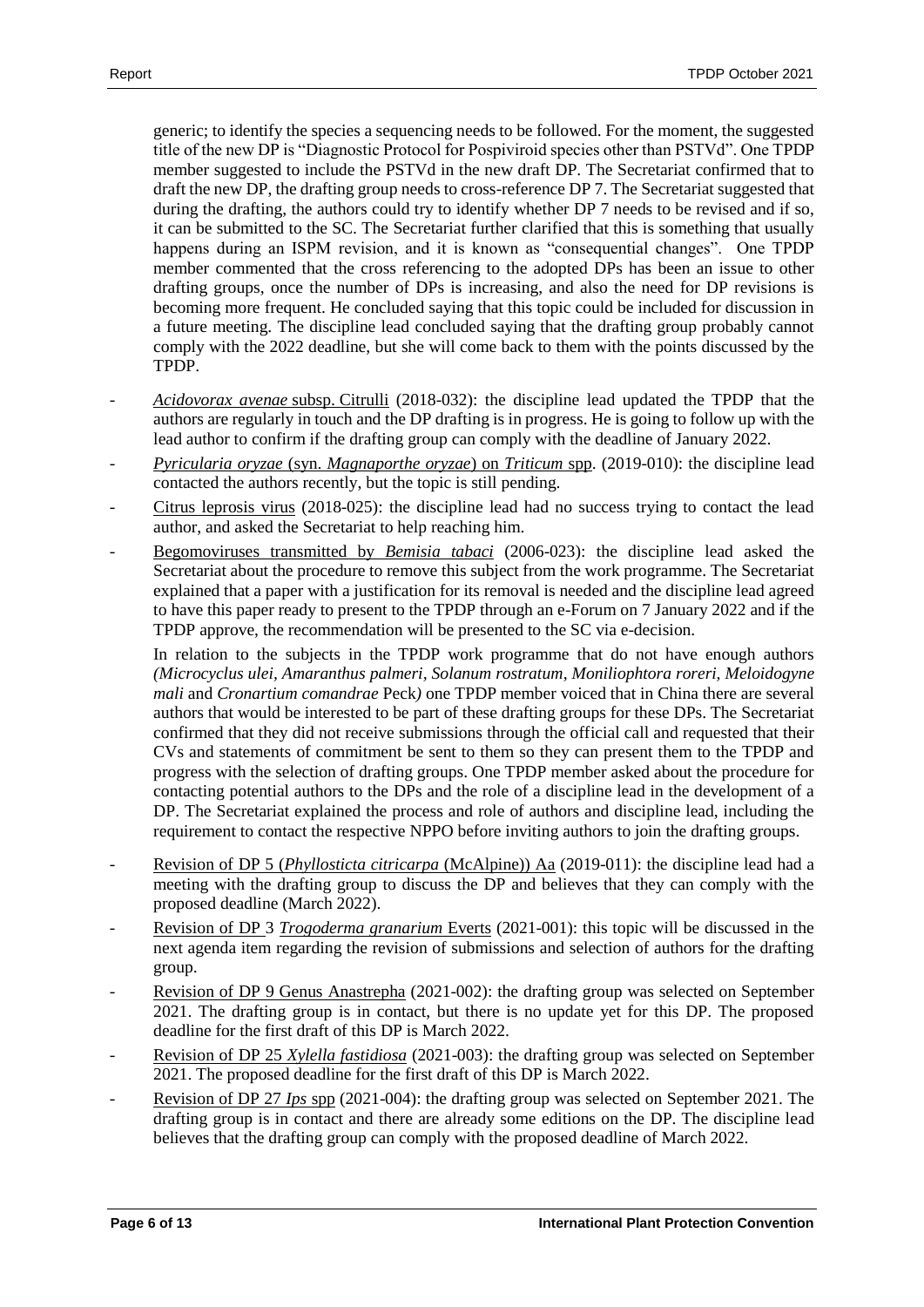*[10]* In light of questions and concerns raised during this meeting, the Secretariat offered the TPDP the possibility of a hold a "refresher" training on the Standard Setting process to clarify the members about the procedures, roles, etc.

#### *Selection of authors (Revision of DP 3)*

- *[11]* The Secretariat received three nominees through the call for authors for the Revision of DP 03 *Trogoderma granarium* Everts (2021-001): Mr Samuel HAIR (Australia); Mr Ian MARSH (Australia) and Mr Hoang Kim THOA (Viet Nam). The TPDP were invited to consider the three nominations received and select experts for the drafting group, assigning a lead author.
- *[12]* Two TPDP members commented about the expertise of the candidates, agreeing with their approval and one of them suggested one of the candidates for being the lead author, due to his experience.
- *[13]* One TPDP member was attentive about the candidates' expertise regarding the morphological section, considering that there is no notice on the presence of Kapra beetle in Australia and there is no certainty that Viet Nam has. He asked for other TPDP members' opinion.
- *[14]* One TPDP member commented about an Australian laboratory which is very experienced about molecular methods for Kapra beetle diagnosis. One TPDP member reminded the group that the revision of this DP was requested by Australia, mainly about the molecular methods; however, the entire DP has to be reviewed, including the morphology section. The Secretariat confirmed the information, as new methods became available.
- *[15]* One TPDP member suggested Mr Samuel HAIR as the lead author due to his experience on diagnostic protocols. The TPDP agreed with the three authors nominated to compose the drafting group and Mr HAIR as a lead author. The Secretariat briefly explained the process from now on.
- *[16]* The TPDP:
	- (1) *agreed* for Mr Norman BARR to update the paper recommending to the SC the removal of the draft DP for Tephritidae: Identification of immature stages of fruit flies of economic importance by molecular techniques from the TPDP work programme;
	- (2) *agreed* for Mr Brendan RODONI to draft a paper recommending to the SC the removal of the draft DP for Bergomoviruses transmitted by *Bemisia tabaci* from the TPDP work programme;
	- (3) *selected* the three authors for the Revision of DP 3 *Trogoderma granarium* Everts (2021-001), Mr Samuel HAIR (Australia); Mr Ian MARSH (Australia) and Mr Hoang Kim THOA (Viet Nam), and *assigned* Samuel HAIR as the lead author for the drafting group.

#### <span id="page-6-0"></span>**5. Recommendations to the SC**

#### <span id="page-6-1"></span>**5.1 Review of draft DP (approve for first consultation)**

#### *Mononychelus tanajoa*

*[17]* As the discipline lead could not attend this meeting, the e-Forum for the TPDP comments on this draft DP will be extended. The draft DP will be discussed in a further focused meeting.

#### <span id="page-6-2"></span>**6. Updates from IPPC Secretariat**

#### <span id="page-6-3"></span>**6.1 SC Focused meetings**

#### *Diagnostic laboratory network*

*[18]* The IPPC Secretariat provided an overview to the group on the developmental agenda item for diagnostic laboratory network. It was noted that the topic was already discussed this year in the TPDP 2021 July meeting. The TPDP discussed the Terms of Reference for hiring a consultant by the IPPC and provided inputs. In this occasion the TPDP agreed to contribute reviewing the future report produced by the consultant.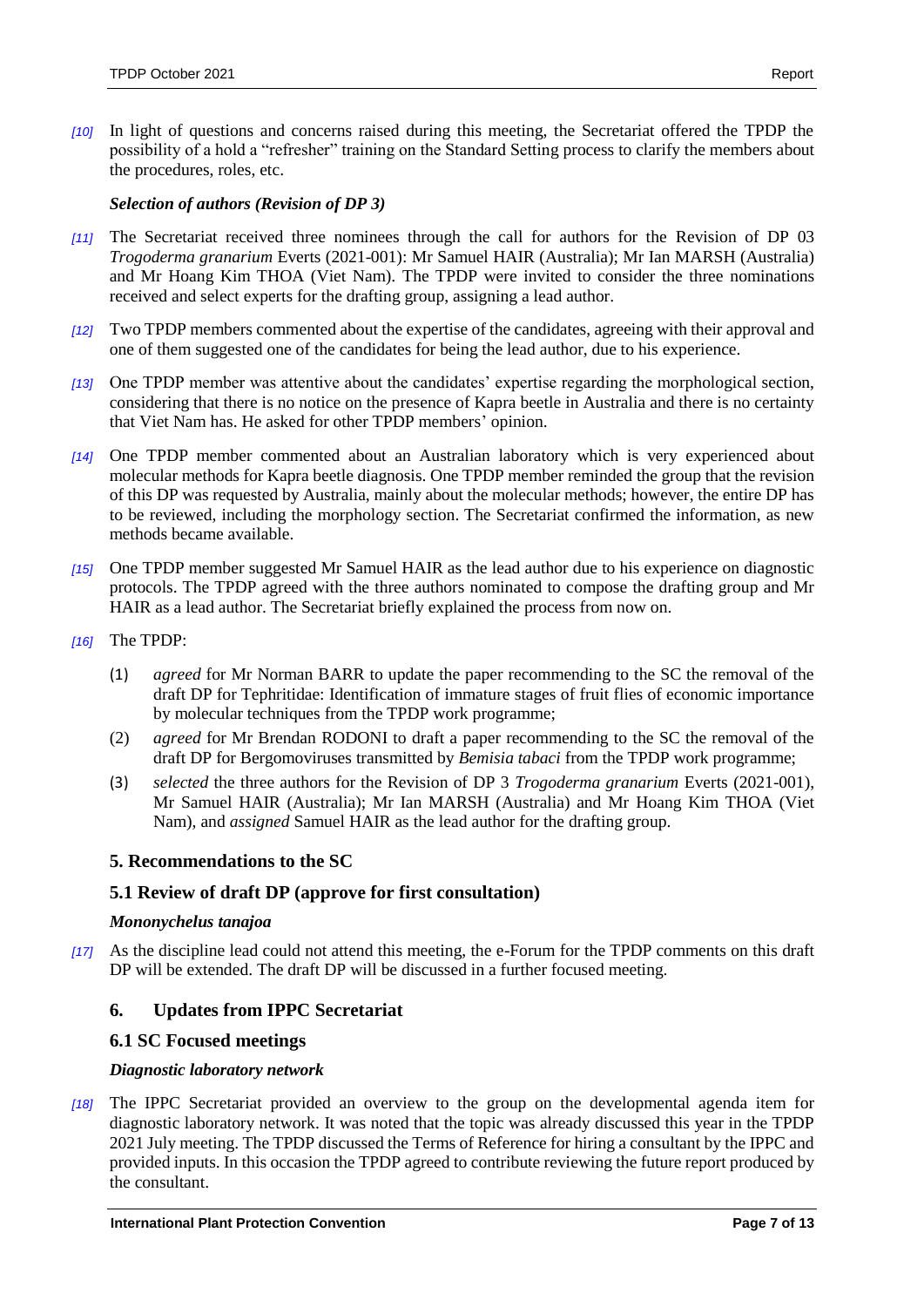- [19] The Secretariat reported that this issue was raised again in the SC 2021 September focused meeting<sup>3</sup>. The SC formed a small group in July, which had a set of questions to answer on the scope of the diagnostic laboratory network, the type of recognition, the challenges faced by their countries on this matter (e.g., transport of live samples), the role of the DPs in this process, the need of a horizontal DP and the possible guidance that the SC could provide.
- *[20]* Finally, the Secretariat outlined that this agenda item was presented to the RPPOs representatives during the TC-RPPO meeting<sup>4</sup> in October 2021 and an e-Forum was opened for the participants to provide inputs and that this topic will be discussed again in the next TC-RPPO meeting<sup>5</sup> in November 2021.

#### *Call for topics*

[21] The Secretariat presented the results from the 2021 Call for Topics<sup>6</sup>, which received seven submissions for the development of new DPs. The pathway that those submissions will follow until they are submitted to the CPM-16 (2022) for approval to integrate the List of Topics for IPPC Standards (LOT)<sup>7</sup> was outlined.

#### <span id="page-7-0"></span>**7. Any Other Business**

*[22]* The Secretariat introduced an update that was not in the agenda regarding a survey that is under the Implementation Committee (IC) responsibility to the Contracting Parties (CPs) on the use of the diagnostic protocols, which the TPDP will be probably contacted. As outlined by the Secretariat, the result of this survey will be feedback to the TPDP's work.

#### <span id="page-7-1"></span>**8. Close of the Meeting**

*[23]* The Chairperson closed the meeting and thanked the participants for their active participation.

l

<sup>3</sup> Report of the Standards Committee Virtual Focused Meeting:<https://www.ippc.int/en/publications/90346/>

<sup>4</sup> 33rd TC-RPPO Virtual Meeting 01[: https://www.ippc.int/en/events/event/992/](https://www.ippc.int/en/events/event/992/)

<sup>5</sup> 33rd TC-RPPO Virtual Meeting 02[: https://www.ippc.int/en/events/event/993/](https://www.ippc.int/en/events/event/993/)

<sup>6</sup> 2021 Call for Topics[: https://www.ippc.int/en/publications/90195/](https://www.ippc.int/en/publications/90195/)

<sup>7</sup> List of Topics for IPPC Standards (LOT): [https://www.ippc.int/en/core-activities/standards-setting/list-topics](https://www.ippc.int/en/core-activities/standards-setting/list-topics-ippc-standards/list)[ippc-standards/list](https://www.ippc.int/en/core-activities/standards-setting/list-topics-ippc-standards/list)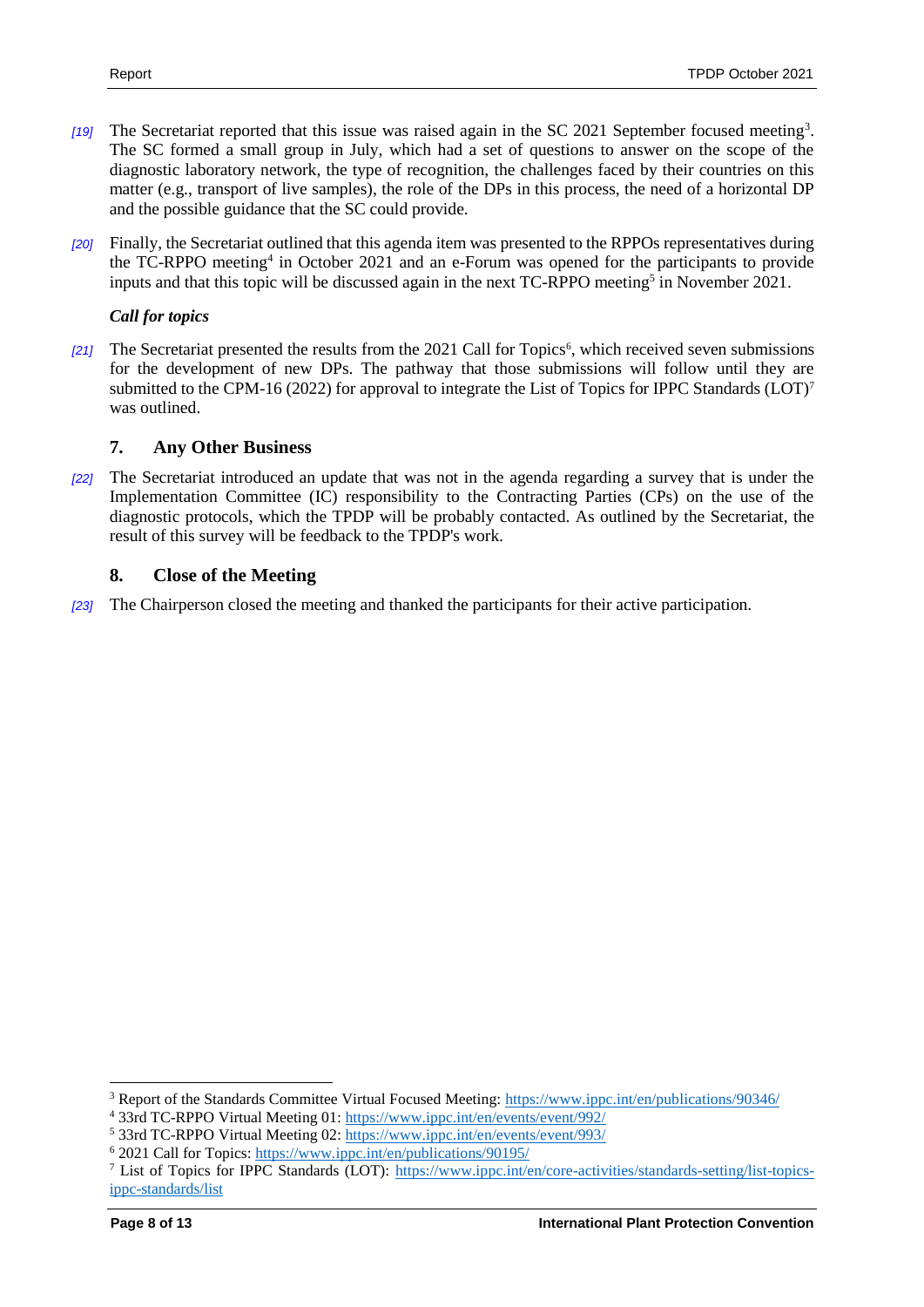# <span id="page-8-0"></span>**Appendix 1: Agenda**

|                  | <b>Agenda Item</b>                                                                                          | <b>Document No.</b>                 | <b>Presenter</b>       |  |  |  |
|------------------|-------------------------------------------------------------------------------------------------------------|-------------------------------------|------------------------|--|--|--|
| 1.               | <b>Opening of the Meeting</b>                                                                               |                                     |                        |  |  |  |
| 1.1              | Welcome by the IPPC Secretariat                                                                             |                                     | <b>CASSIN</b>          |  |  |  |
| 2.               | <b>Meeting Arrangements</b>                                                                                 |                                     |                        |  |  |  |
| 2.1              | Selection of Chairperson                                                                                    | --                                  | <b>CASSIN</b>          |  |  |  |
| 2.2              | Selection of the Rapporteur                                                                                 |                                     | Chairperson            |  |  |  |
| 2.3              | Adoption of the Agenda                                                                                      | 01_TPDP_Tel_2021_Oct                | Chairperson            |  |  |  |
| 3.               | <b>Administrative Matters</b>                                                                               |                                     |                        |  |  |  |
| 3.1              | Participants / membership                                                                                   | <b>TPDP</b> membership list         |                        |  |  |  |
| 3.2              | Connections to Zoom and virtual meetings                                                                    | Short guideline for<br>participants | <b>MANGILI</b>         |  |  |  |
| 4.               | <b>TPDP</b> work programme                                                                                  |                                     |                        |  |  |  |
| 4.1              | Updates and review of work programme:<br>Pending issues<br>Selection of authors (Revision of DP 3)          | 02_TPDP_Tel_2021_Oct                | Chair / CASSIN         |  |  |  |
| 5.               | <b>Recommendation to the SC</b>                                                                             |                                     |                        |  |  |  |
| 5.1              | Review of<br>draft DP<br>first<br>(approve<br>for<br>consultation)<br>Mononychelus tanajoa                  | Link to TPDP eForum                 | GOLDSMITH/CASSIN       |  |  |  |
| 6.               | <b>Updates from IPPC Secretariat</b>                                                                        |                                     |                        |  |  |  |
| 6.1              | <b>SC Focused meetings</b><br>Diagnostic Laboratory Network<br>Call for topics<br>Submission of DP subjects | 03 TPDP Tel 2021 Oct                | <b>MANGILI</b>         |  |  |  |
| $\overline{7}$ . | Any other business                                                                                          |                                     | Chairperson            |  |  |  |
| 8.               | <b>Closing of the meeting</b><br>- Recommendations to SC or IPPC Secretariat                                |                                     | CASSIN/<br>Chairperson |  |  |  |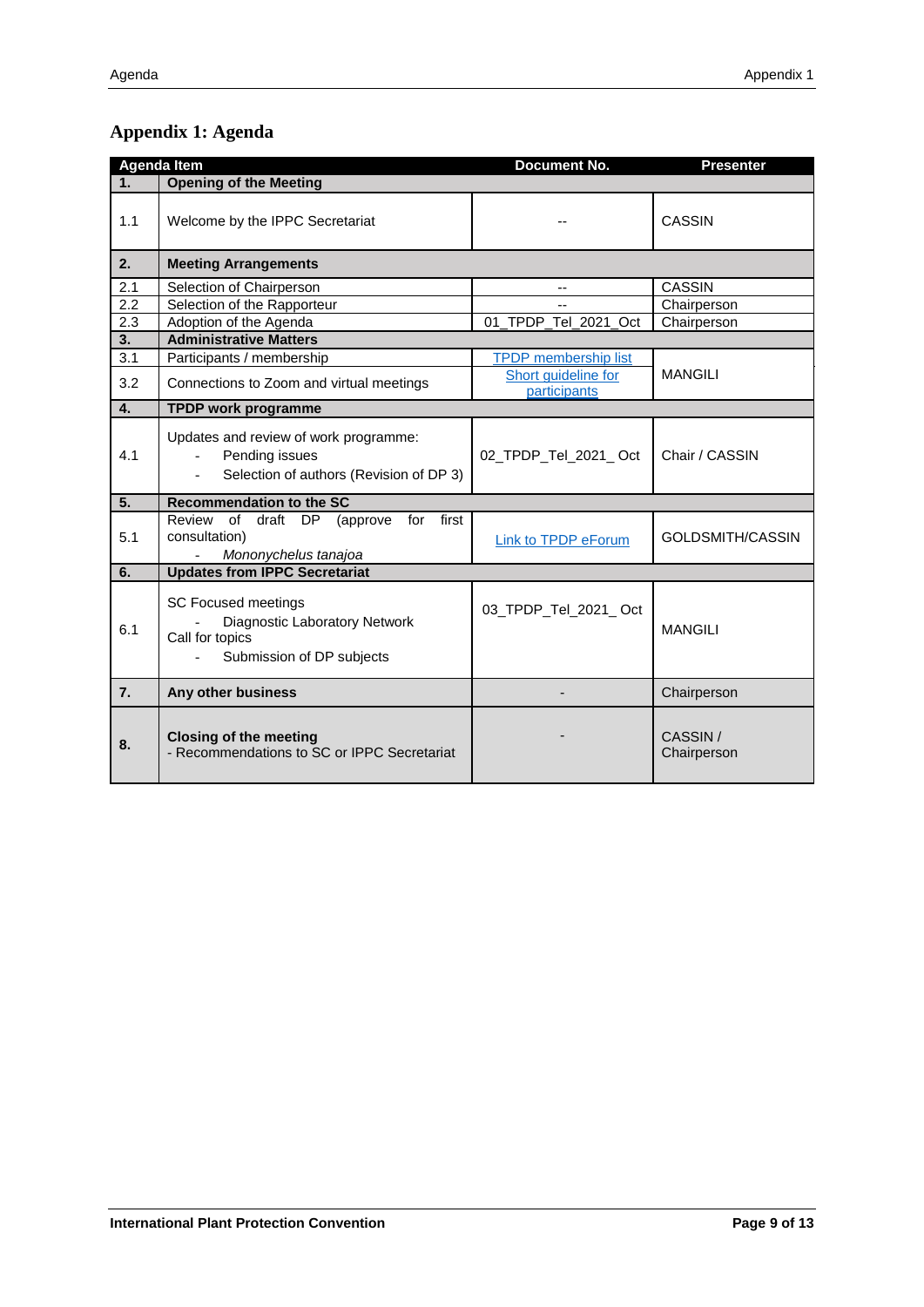# <span id="page-9-0"></span>**Appendix 2: Participants list**

A check  $(\checkmark)$  in column 1 indicates confirmed attendance at the meeting by the time this paper was posted.

|   | Participant<br>role | Name, mailing, address, telephone                                                                                                                                                                                                                                                                 | <b>Email address</b>                         | <b>Term</b><br>begins | <b>Term ends</b>                            |
|---|---------------------|---------------------------------------------------------------------------------------------------------------------------------------------------------------------------------------------------------------------------------------------------------------------------------------------------|----------------------------------------------|-----------------------|---------------------------------------------|
|   | Steward             | Mr Álvaro SEPÚLVEDA LUQUE<br>Servicio Agrícola y Ganadero<br>División de Protección Agrícola y Forestal<br>Av. Presidente Bulnes 140, 4th floor,<br>Santiago,<br><b>CHILE</b><br>Tel: + 56-2 234 5120                                                                                             | alvaro.sepulveda@sag.gob.cl;                 |                       |                                             |
| ✓ | Bacteriology        | <b>Mr Robert TAYLOR</b><br>Plant Health & Environment Laboratory<br>New Zealand Ministry for Primary Industries<br>231 Morrin Road<br>St Johns<br>PO Box 2095<br>Auckland 1140<br><b>New Zealand</b><br>Tel: (+64) 9 909 3548<br>Fax: (+64) 9 909 5739                                            | Robert.Taylor@mpi.govt.nz                    | May 2011              | May 2026<br>$(3rd$ term)                    |
| ✓ | Botany              | <b>Ms Liping YIN</b><br>Plant Quarantine Laboratory<br>Animal and Plant Inspection and Quarantine<br><b>Technology Center</b><br>Shanghai Entry-Exit Inspection and<br>Quarantine Bureau<br>1208 Minsheng Road<br>Shanghai, 200135<br>China<br>Tel: (+86) 21 6854 0577<br>Fax: (+86) 21 6854 6481 | yinlp@shciq.gov.cn;<br>yinlp2013@hotmail.com | April 2008            | April 2023<br>(3 <sup>nd</sup> term)        |
| ✓ | Botany              | Ms Colette C. JACONO<br>USA / USDA-APHIS-PPQ National<br><b>Identification Services</b><br>National Taxonomist - Botany<br>Address: 10300 Baltimore Ave., BARC-W<br>Bldg 12, Rm 10., Beltsville, MD 20705-2350<br><b>USA</b><br>Tel. (+1) 240 428 9658                                            | Colette.Jacono@usda.gov;                     | October<br>2020       | October 2025                                |
| ✓ | Entomology          | Mr Norman B. BARR<br>Assistant Director Mission Laboratory<br>22675 N. Moorefiled Rd.<br>Moore Air Base Bldg. S-6414 Edinburg,<br>TX 78541<br><b>USA</b><br>Tel. (+1) 956 205 7658<br>Fax: (+1) 956 205 7680                                                                                      | Norman.B.Barr@aphis.usda.gov                 | <b>July 2012</b>      | 2022<br>(2 <sup>nd</sup> term<br>2017-2022) |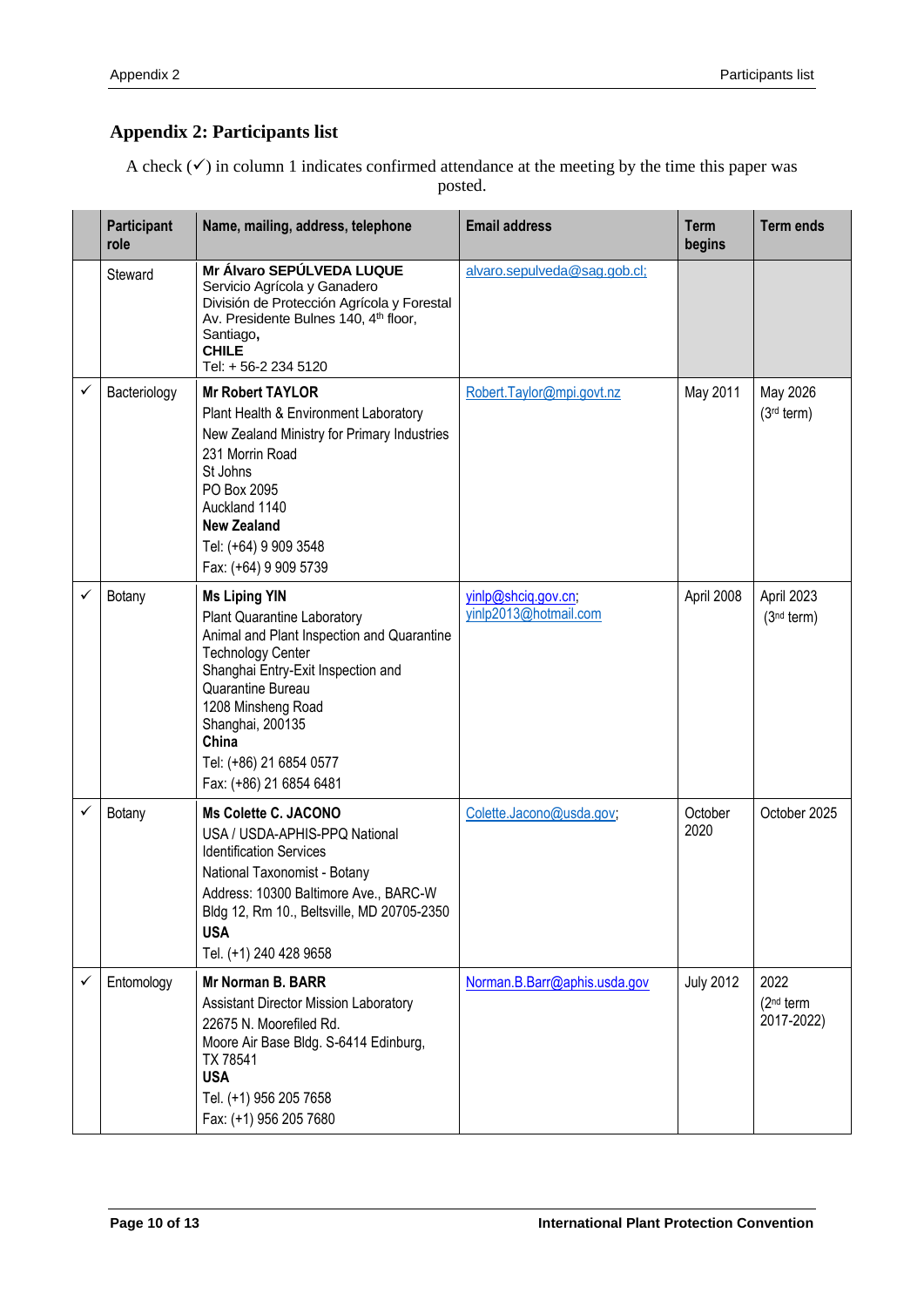|   | Participant<br>role                         | Name, mailing, address, telephone                                                                                                                                                                                                                                                         | <b>Email address</b>             | <b>Term</b><br>begins | <b>Term ends</b>               |
|---|---------------------------------------------|-------------------------------------------------------------------------------------------------------------------------------------------------------------------------------------------------------------------------------------------------------------------------------------------|----------------------------------|-----------------------|--------------------------------|
|   | Entomology                                  | <b>Ms Juliet GOLDSMITH</b><br><b>Plant Health Specialist</b><br>Caribbean Agricultural Health and Food<br>Safety Agency (CAHFSA)<br>Letitia Vriesdelaan 10<br>Paramaribo<br><b>Suriname</b><br>Tel: (+597) 422 546<br>Mobile: (+597) 725 2922                                             | julietgoldsmith@gmail.com        | November<br>2014      | 2024<br>(2 <sup>nd</sup> term) |
|   | Nematology                                  | <b>Ms Gèraldine ANTHOINE</b><br>Directrice adjointe / Deputy head<br>Chef d'unité coordination de la référence /<br>Head of unit "coordination of reference<br>activities"<br>7 rue Jean Dixméras<br>49044 ANGERS cedex 01<br><b>France</b><br>Tel: (33) 241207431<br>Fax: (33) 240207430 | geraldine.anthoine@anses.fr      | April 2009            | 2024<br>(3rd term)             |
| ✓ | Virology, and<br>backup for<br>bacteriology | <b>Mr Brendan RODONI</b><br><b>Biosciences Research Division</b><br>AgriBio Centre<br>Ring Road<br>La Trobe University<br>Bundoora 3083<br>Australia<br>Tel: (+61) 3 9032 7319<br>Fax: (+61) 3 9800 3521                                                                                  | brendan.rodoni@ecodev.vic.gov.au | <b>July 2012</b>      | 2022<br>(2 <sup>nd</sup> term) |
| ✓ | Virology                                    | Ms Vessela Assenova MAVRODIEVA<br>Assistant Laboratory Director,<br>USDA APHIS, PPQ,<br>Beltsville, MD,<br><b>USA</b><br>Tel: (+1) 301-313-9208                                                                                                                                           | vessela.a.mavrodieva@usda.gov;   | March<br>2020         | March 2025                     |
| ✓ | Mycology                                    | <b>Ms Julie PATTEMORE</b><br>Assistant Director: Plant Pathology,<br>Department of Agriculture, Water and the<br>Environment,<br>Melbourne,<br><b>Australia</b><br>Tel: (+61) 3 83186957                                                                                                  | julie.pattemore@awe.gov.au       | March<br>2020         | March 2025                     |
| ✓ | Mycology                                    | <b>Ms Yazmin RIVERA</b><br>Molecular Biologist,<br>USDA APHIS, PPQ,<br>Beltsville, MD,<br><b>USA</b><br>Tel: (+1) 301-313-9273                                                                                                                                                            | Yazmin.Rivera@usda.gov;          | March<br>2020         | March 2025                     |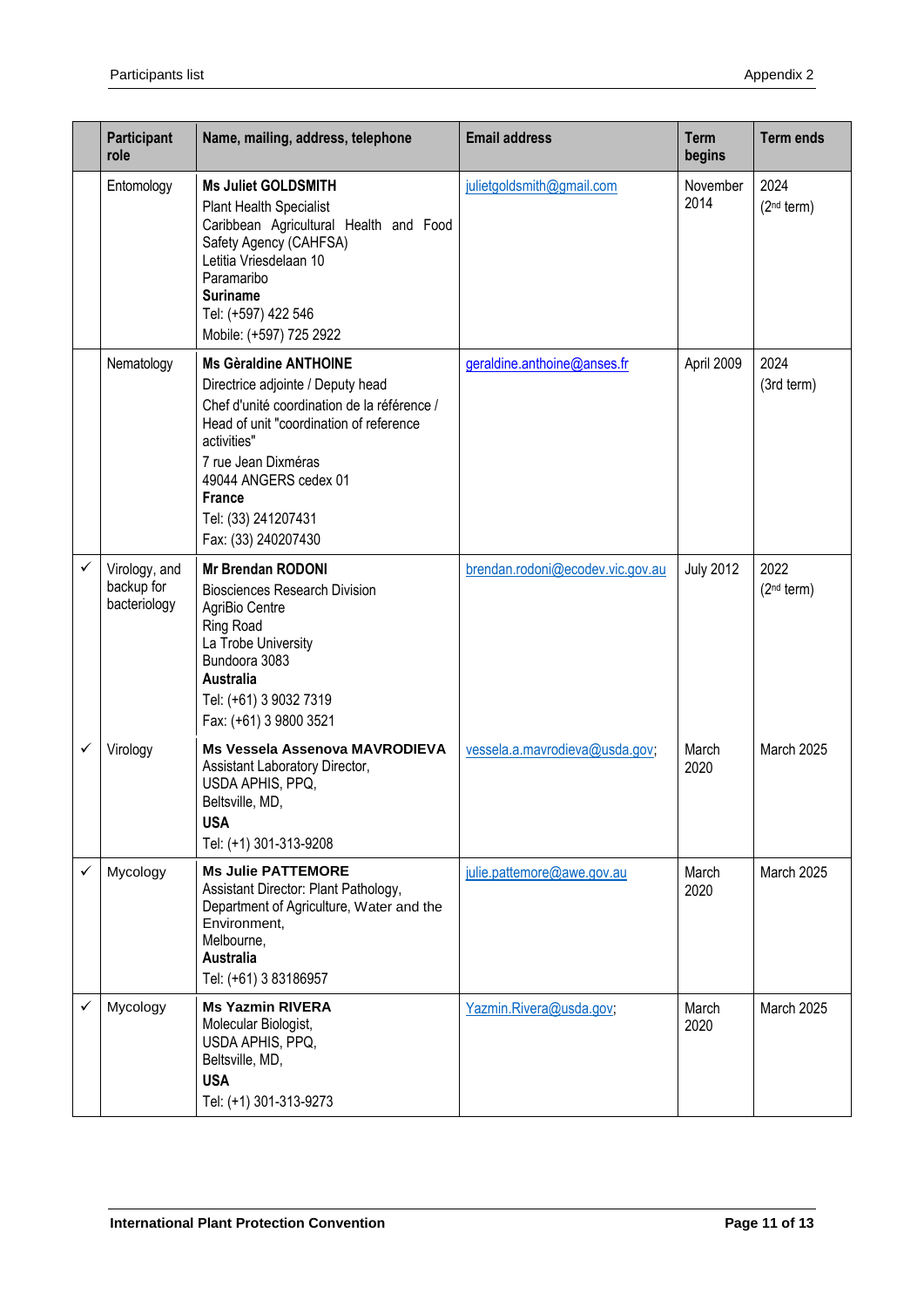|   | Participant<br>role                   | Name, mailing, address, telephone                                                                                                                                               | <b>Email address</b>       | <b>Term</b><br>begins | Term ends |
|---|---------------------------------------|---------------------------------------------------------------------------------------------------------------------------------------------------------------------------------|----------------------------|-----------------------|-----------|
| ✓ | <b>IPPC</b><br>Secretariat<br>Support | <b>Ms Aoife Cassin</b><br><b>Standard Setting Specialist</b><br><b>IPPC Secretariat / FAO</b><br>Viale delle Terme di Caracalla<br>00153 Rome, Italy                            | Aoife.Cassin@fao.org       |                       |           |
| ✓ | <b>IPPC</b><br>Secretariat<br>Support | <b>Ms Adriana G. MOREIRA</b><br><b>Standard Setting Officer</b><br><b>IPPC Secretariat / FAO</b><br>Viale delle Terme di Caracalla<br>00153 Rome, Italy                         | Adriana.Moreira@fao.org    |                       |           |
| ✓ | <b>IPPC</b><br>Secretariat<br>Support | Ms Erika Mangili André<br><b>Standard Setting Specialist</b><br><b>IPPC Secretariat / FAO</b><br>Viale delle Terme di Caracalla<br>00153 Rome, Italy<br>Tel: (+39) 06 57052 480 | Erika.Mangiliandre@fao.org |                       |           |